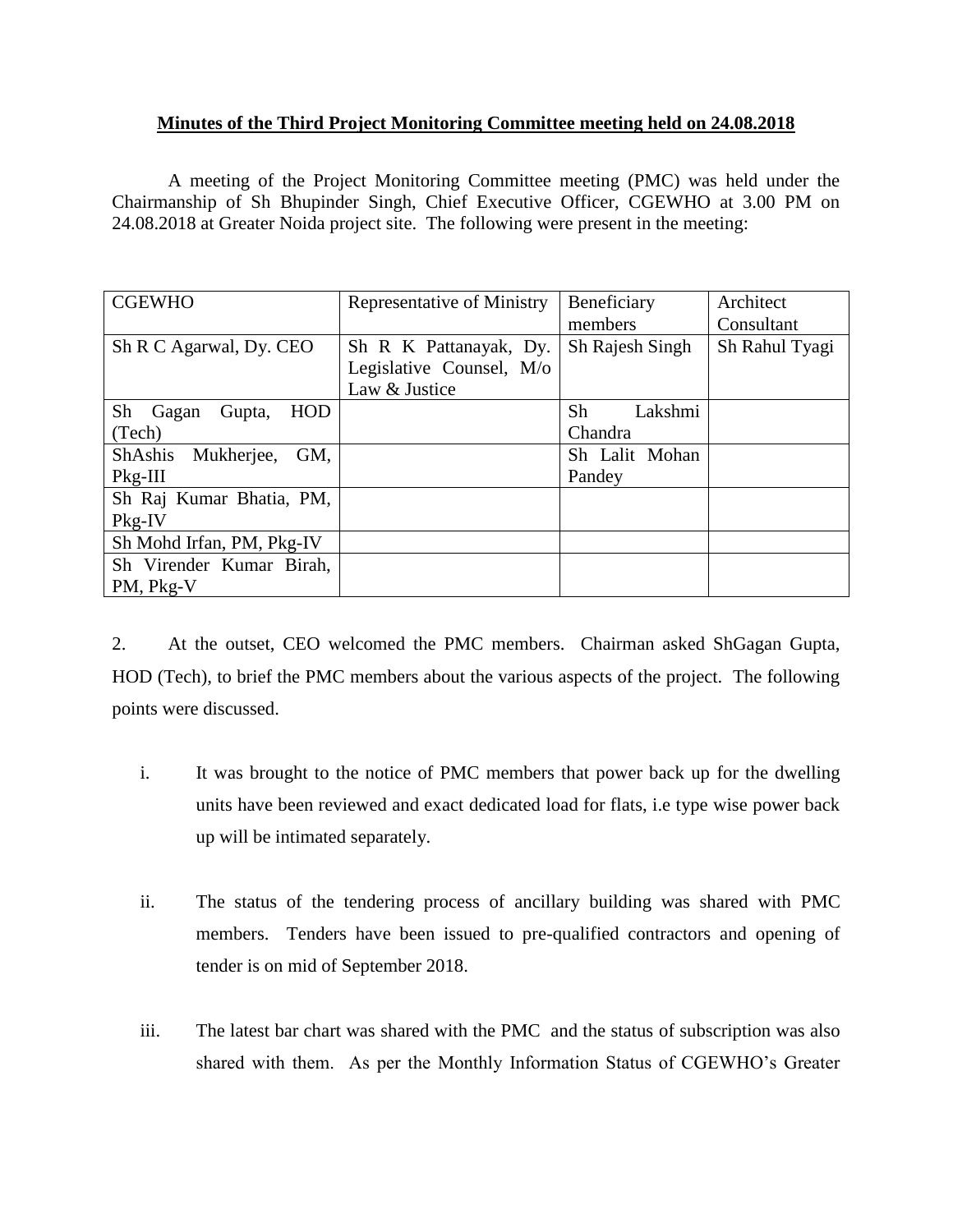Noida project, as of now, there are 216 nos. of vacancies out of the total 1794 DUs, as per the details given below:

| Type B | -                        | 104 Nos. (1 Block) |
|--------|--------------------------|--------------------|
| Type C | $\overline{\phantom{0}}$ | 56 Nos. (1 Blocks) |
| Type D | -                        | 56Nos. (1 Block)   |

- iv. External electrical work tender had been finalised and pre-qualification for the contractors shall be floated in first week of September 2018.
- v. It was explained that defaulted payments are being regularly monitored by the organization on day to day basis. Also, it was informed that the funds blocked due to these default may hamper the progress of the project as it is a self-financing project. PMC members may appraise the defaultor members to make timely payment in the interest of work. Also, due to various compulsory closure of works due to NGT orders, the progress of work may also be hampered.
- 3. The following issues were raised by the beneficiary PMC members:
	- i. The allotment may be done before six months of completion which was not accepted by CGEWHO. It was informed to PMC member that allotment will be done as per past practice of CGEWHO.
	- ii. During the visit, the following observations were noted:
		- a. The cylindrical locks to be replaced with lever of handles. The proposal will be looked into by CGEWHO and revert the issue.
		- b. Non-functioning of skin moulded door shutter in type `C' flats. It was requested to review and replace with laminated flush door shutters. The matter will be examined and CGEWHO will revert on the issue.